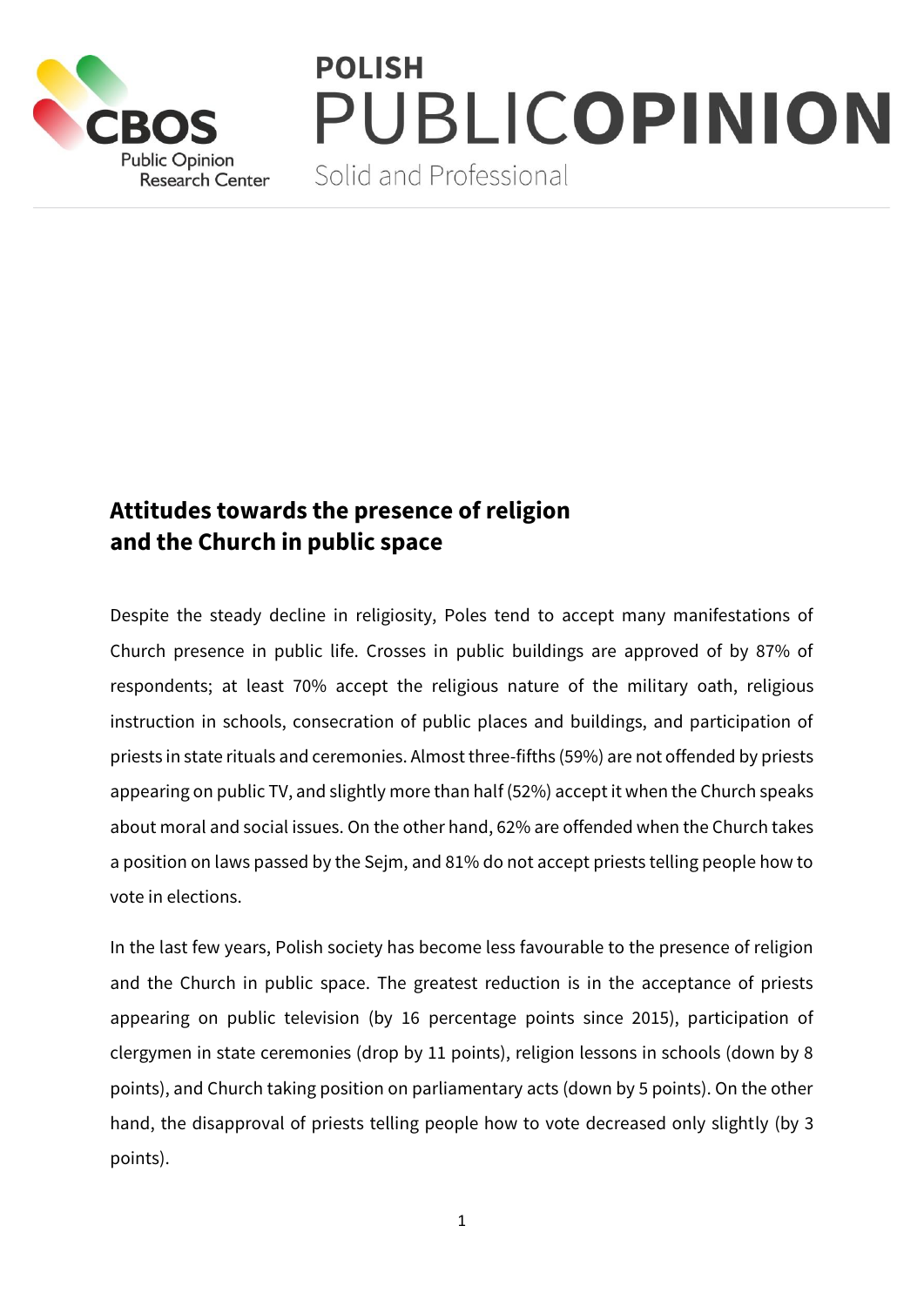## **Do you accept the following situations**

|                                                        |              |                            | $\%$                          |
|--------------------------------------------------------|--------------|----------------------------|-------------------------------|
| Crosses in public buildings,<br>e.g. offices, schools  | 2013         | 88                         | 0 <sup>b</sup><br>1           |
|                                                        | 2015         | 88                         |                               |
|                                                        | 2021         | 87                         | 11                            |
|                                                        |              |                            |                               |
| Religious character of military oath<br>of enlistment  | 2013         |                            |                               |
|                                                        |              | 85                         | $10\overline{5}$              |
|                                                        | 2015<br>2021 | 83                         | 8<br>9                        |
|                                                        |              | 76                         | 8<br>16                       |
| Religious education in schools                         |              |                            |                               |
|                                                        | 2013         | 82                         | 15<br>3                       |
|                                                        | 2015         | 82                         | 16                            |
|                                                        | 2021         | 74                         | 4<br>22                       |
| Consecration of public places<br>and buildings         |              |                            |                               |
|                                                        | 2013         | 76                         | 4<br>20                       |
|                                                        | 2015         | 78                         | $\overline{\mathbf{4}}$<br>18 |
|                                                        | 2021         | 72                         | $\overline{4}$<br>24          |
| Participation of the clergy in state<br>ceremonies     | 2013         |                            |                               |
|                                                        |              | 80                         | $\overline{\mathbf{4}}$<br>16 |
|                                                        | 2015         | 81                         | $\overline{5}$<br>14          |
|                                                        | 2021         | 70                         | 5 <sup>5</sup><br>25          |
| Priests appearing<br>on public television              | 2013         | 74                         | 22<br>4                       |
|                                                        | 2015         | 75                         | 20<br>$\overline{\mathbf{4}}$ |
|                                                        | 2021         | 59                         | 6 <sup>1</sup><br>35          |
|                                                        |              |                            |                               |
| Church pronouncements on moral<br>and lifestyle issues | 2013         | 61                         | 6 <sup>1</sup><br>33          |
|                                                        | 2015         | 60                         | $\overline{7}$<br>33          |
|                                                        | 2021         | 52                         | $\overline{7}$<br>41          |
|                                                        |              |                            |                               |
| Church taking positions on Sejm<br>legislation         | 2013         | 39                         | 55<br>6 <sup>1</sup>          |
|                                                        | 2015         | 35                         | 55<br>10 <sup>°</sup>         |
|                                                        | 2021         | 30                         | 8<br>62                       |
|                                                        |              |                            |                               |
| Priests instructing people<br>how to vote in elections | 2013         | 15<br>82                   | 3                             |
|                                                        | 2015         | 84<br>12                   | 4                             |
|                                                        | 2021         | 15<br>81                   | 4                             |
|                                                        |              | Object<br>$\Box$<br>Accept | Don't know                    |

Although women remain more religious than men, they do not differ significantly from men in their general attitudes towards the presence of religion and the Church in public space. In contrast, the less religious younger respondents (aged 18–34) are less sympathetic to